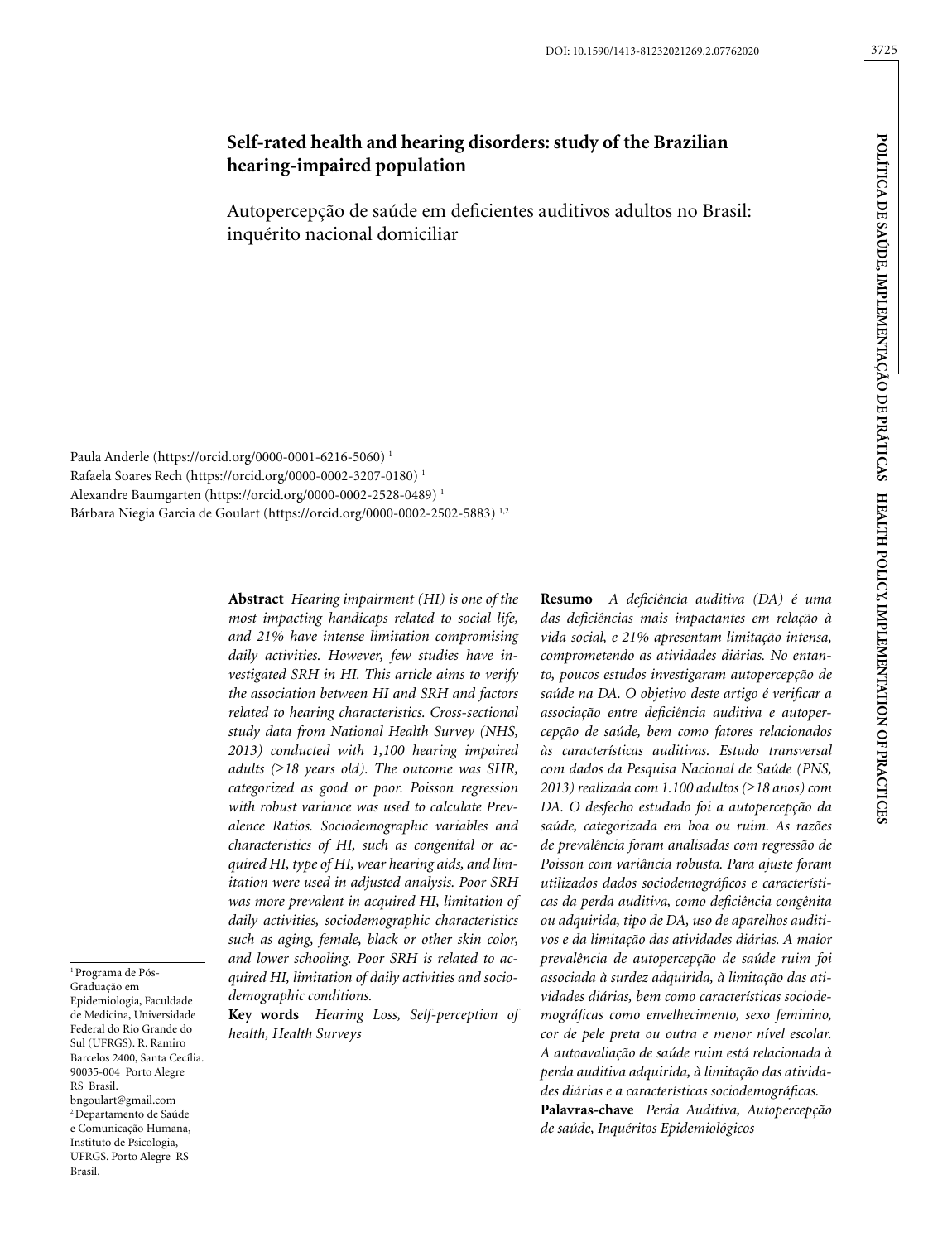Hearing impairment (HI), or hearing loss, is a common health disorder. Data provided by the World Health Organization (WHO) indicate that 1.1 billion people in the world will develop hearing loss1 . In Brazil, 1.1% of all population has HI, 0.9% of those became deaf as a result of some disease or accident and 0.2% were born deaf. Even, the prevalence of HI tended to increase with aging and among individuals referring to be white skinned<sup>2,3</sup>.

HI in adults is associated with cognitive decline, depression and reduced functional status, especially for those who have hearing loss, and were not evaluated or treated. This disability were considered one of the most impacting in relation to the social life<sup>4,5</sup>. A population-based survey conducted in Belgium pointed a poor subjective perception of health, mental health and social well-being in individuals with HI, concluding that greater attention is needed in public health policies, including strategies for prevention, identification and timely treatment<sup>6</sup>. In Brazil, a study conducted with 228 individuals assessed the association between self-perception of health, perception of hearing problems and motivation to seek hearing health care service, concluded that considering hearing impairment a health problem was associated with a higher odd of poor self-rated health<sup>7</sup>.

Self-rated health (SRH) is a subjective lowcost tool that depends on personal, cultural and socioeconomic aspects and it is used to measure the real health status of individuals, once is an important predictor for morbidity, mortality, health services utilization and health status of populations8-10. SRH is widely studied around the world and there are many studies with different population. However, few studies have investigated SRH in hearing impairment<sup>7</sup>.

Considering that among the total of hearing impaired individuals, 21% have an intense or a very intense degree of limitation, which compromises common daily activities<sup>2</sup>, and that untreated hearing loss has been associated with decreased general quality of life and self-rated health (SRH)4,11, it is important to assess SRH in individuals with HI, once surveys on SRH specified information for the construction of health indicators<sup>12</sup>.

Our hypothesis is that hearing loss is related to poorer self-rated health and that factors associated with hearing loss, such as origin, limitation and use of rehabilitation services can influence

the self-rated health of individuals. Thus, the identification of health perception of individuals with congenital or acquired hearing loss, their social conditions and associated factors related to the disability are extremely important to develop promotion and prevention actions on public health, as well as implementation of new treatments and polities that contemplate this population. In this scenario, this study aims to verify the association between hearing impairment and SRH in Brazilians adults, as well as factors related to hearing characteristics, such as congenital or acquired hearing loss, type of hearing impairment, wearing hearing aids, and limitation of daily activities.

#### **Method**

#### **Study design and data source**

A cross-sectional study based on open data from the National Health Survey (NHS) conduced in Brazil in 2013. The NHS is a home-based survey, part of the Home Research System, conducted every five years by the Ministry of Health in partnership with two research institutions: Brazilian Institute of Geography and Statistics and Oswaldo Cruz Institute Foundation (Fiocruz). The NHS was structured in 20 modules, and investigate sociodemographic characteristics, health status, utilization of health services, and lifestyle. The study was approved by National Research Ethics Commission (CONEP).

#### **Sampling**

The NHS was performed in a multiple stage cluster sampling: census tracts (health units), households and adult inhabitants (18 years or older) selected for information on the individual questionnaire $13,14$ . The sample size of the NHS was calculated in base of the following aspects: estimation of proportions with the desired level of precision with 95% confidence intervals; effect of the sampling plan, once it was a multiple stage conglomeration sampling; number of households selected in which census tracts; proportion of households with people in the age group of interest. The sample size was calculated to be 79,875 households. Mean values, variances and sample design effects were taken into consideration in the calculation, predicting a non-response rate of 20%. Losses were considered: closed or empty domicile; refusal of the res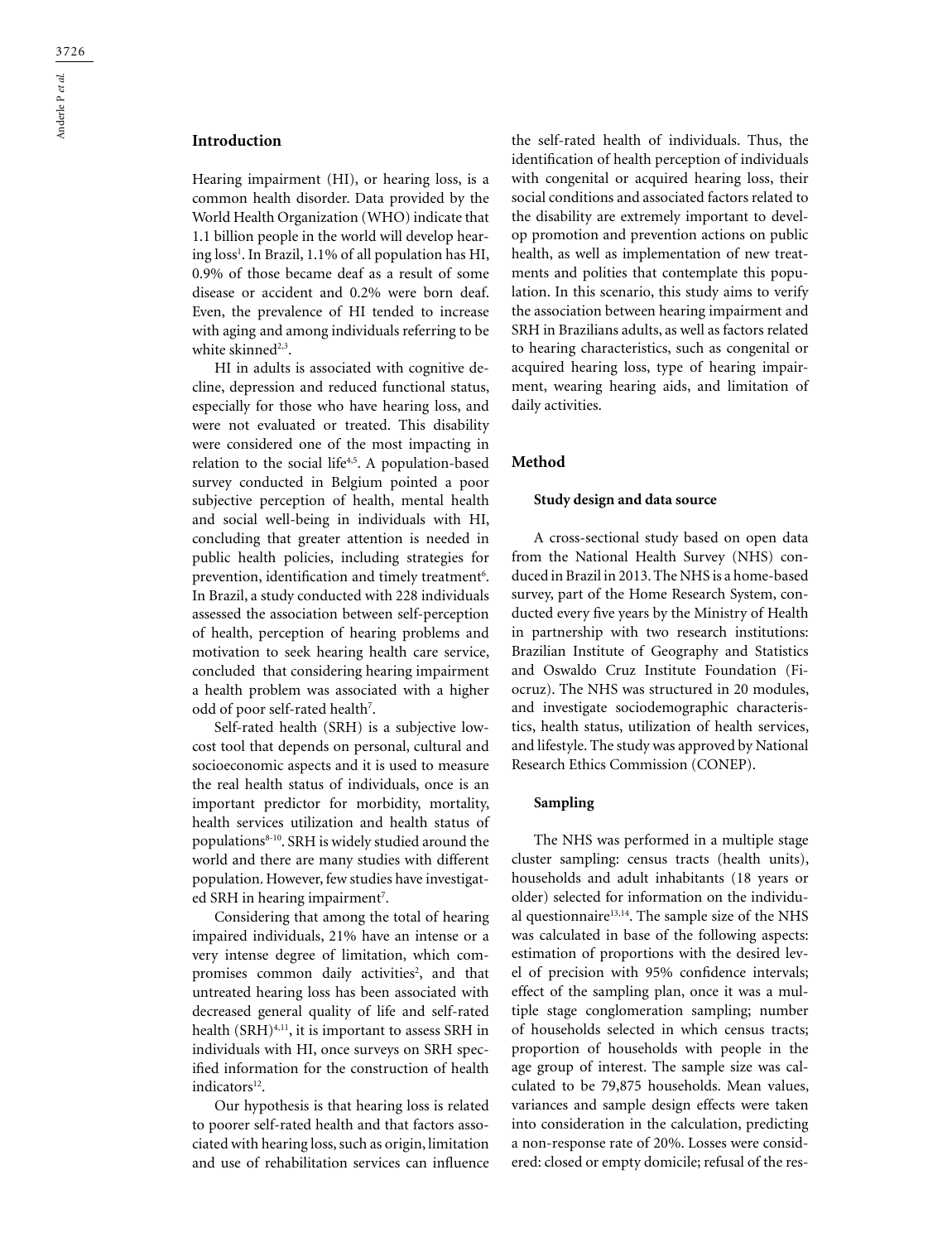idents; not be able to interview the resident after three or more attempts, even with a schedule of visits. A total of 64,348 households were selected, but 60,202 interviews were conducted. Once NHS has a complex sampling design the final weight of the selected resident was calculated.

### **Participants**

To the study population, the inclusion criteria were individuals aged 18 years or over, respondents from the individual questionnaire of NHS, who answered positively to the question G14 ("Do you have hearing loss?"), in modulo G: disable person. The final sample consisted in 1,100 individuals.

#### **Self-rated health**

The outcome was the self-rated health, was obtained in a self-reported way, and was categorized posteriorly in good (very good, good) and poor (fair, poor, very poor). For the multivariate analysis, the poor category was considered as reference for data adjustment and interpretation.

### **Exposure factor**

The exposure factor considered was hearing loss. This variable was collected through self-report from those who responded positively "Do you have hearing loss?". To evaluate characteristics related to hearing impairment, the following variables were used: congenital or acquired hearing impairment, type of hearing loss (deafness in both ears; deafness in one ear and hearing reduced/normal in the other, and hearing reduced in at less one ear), limitation of daily activities (yes and no), use of rehabilitation service (yes and no), and wearing hearing aids (yes and no). It is important to highlight that type and degree of hearing loss was not specifically measured for this study. These variables were self-reported by the individual based on previous examinations.

### **Adjustment variables**

For adjusting, the following sociodemographic variables were used: sex (female and male), age (categorized in 18-39 years, 40-59 years and 60 years or more), skin color (categorized in white, black and other (brown, indigenous)); living together (yes and no); and education level (categorized in until elementary school and high school or more). In education level, 233

participants did not answer this section and were considered as missing in the system. Thus, characteristics of hearing loss and limitation of daily activities were included in the adjusted analysis.

#### **Data analysis**

Data were analyzed by the software R with *Survey* and *Sandwich* packs<sup>15</sup>. Once NHS has a complex sampling design and unequal selection probabilities, the final weight of the selected resident was calculated as the product of the weight of the household and the number of eligible residents in the household. Absolute and relative frequency analyzes were calculated. The Pearson chi-squared Test was used to assess differences between the studied variables with a significance level of 0.05%. Poisson Regressions with robust variance were used to calculate the crude and adjusted Prevalence Ratios (PR) and their respective confidence intervals of 95%.

### **Results**

The interviews were conducted in 64,348 households, 60,202 subjects responded the questionnaire, which 1,100 presented HI. From this 568 (51.6%) were female. The mean age of the total sample was 61.21 years (SD 16.84), and 638 (58%) individuals were 60 years of age or more. The majority were white (47.8%, n=526), not married or living together (55.0%, n=605) and has elementary school as a minimum level of education (53.3%, n=587). Furthermore 91.7% (n=1,009) presented an acquired hearing impairment and 86.5% (n=952) do not wear hearing aid.

Tables 1 and 2 shows, respectively, sociodemographic data and characteristics about hearing loss associated with SRH. The following variables were significantly (p<0.05) associated with SRH: age ( $p<0.001$ ), skin color ( $p=0.006$ ), education level (p<0.001), congenital or acquired hearing impairment (p=0.001) and limitation of daily activities as result of the impairment  $(p<0.001)$ .

The multivariate model is presented in Table 3. SRH is related to female (PR=1.10 CI95% 1.02-1.29), aging (40-59 years PR=2.25 CI95% 1.87-2.71; and 60 years or more PR=2.49 CI95% 2.09-2.69), skin color (black and other PR=1.19 CI95% 1.11-1.29), lower education level (PR=2.01 CI95% 1.72-2.36), acquired hearing loss (PR=1.38 CI95% 1.18-1.61), do not wear hearing aid (PR=1.125 CI95% 1.06-1.47) and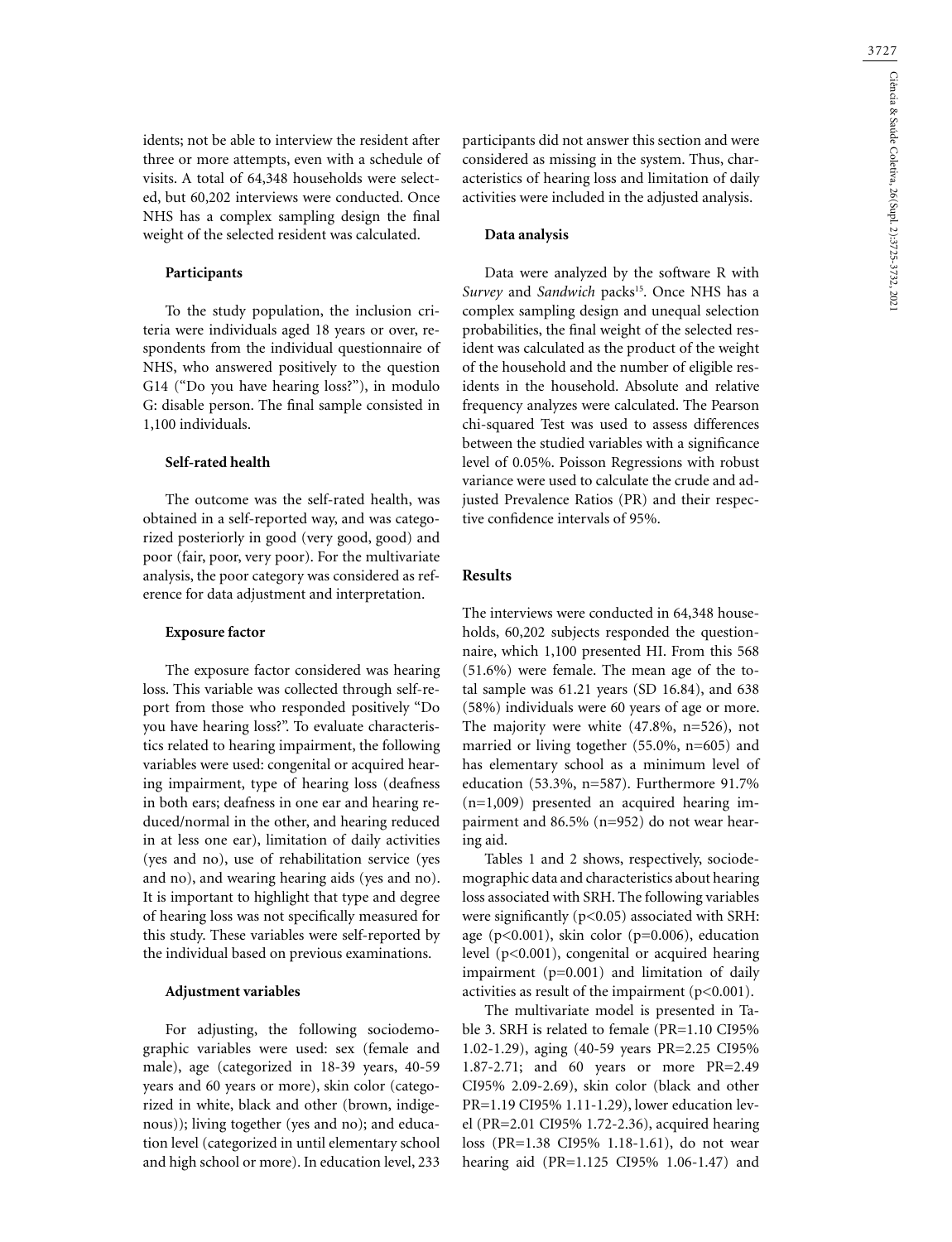|                         | Total      | Self-rated Health |            |             |  |
|-------------------------|------------|-------------------|------------|-------------|--|
| Variable                | n(%        | Good              | Poor       |             |  |
|                         |            | n(%)              | n(%        | $p$ -value* |  |
| Sex                     |            |                   |            | 0.209       |  |
| Male                    | 532 (48.4) | 215(42.1)         | 317 (57.9) |             |  |
| Female                  | 586 (51.6) | 193(36.3)         | 375 (63.7) |             |  |
| Age (years)             |            |                   |            | < 0.001     |  |
| $18-39$                 | 133(11.2)  | 85 (73.0)         | 48 (27.0)  |             |  |
| $40 - 59$               | 329 (31.8) | 126(39.1)         | 203(60.9)  |             |  |
| 60 or more              | 638 (57.0) | 197 (32.7)        | 441 (67.3) |             |  |
| Color/race              |            |                   |            | 0.006       |  |
| White                   | 526(48.0)  | 217(44.5)         | 309(55.5)  |             |  |
| Black and Other         | 572 (52.0) | 191 (33.5)        | 382 (66.5) |             |  |
| Living together         |            |                   |            | 0.253       |  |
| Yes                     | 495 (41.2) | 184(40.2)         | 311 (59.8) |             |  |
| N <sub>0</sub>          | 605(58.8)  | 224(35.1)         | 381 (64.9) |             |  |
| <b>Education</b> level  |            |                   |            | < 0.001     |  |
| Until elementary school | 587 (68.6) | 173(30.7)         | 414(69.3)  |             |  |
| High school or more     | 280 (31.4) | 167(65.7)         | 113(34.3)  |             |  |

**Table 1.** Sociodemographic data of hearing impaired adults who answered the National Health Survey in relation to self-rated health (Brazil, 2013).

\*Pearson qui-square.

Source: Data from National Health Survey, Brazil, 2013.

| Table 2. Characteristics related to hearing impairment, use of rehabilitation services and limitation of daily |  |  |  |
|----------------------------------------------------------------------------------------------------------------|--|--|--|
| activities in relation to self-rated health (Brazil, 2013).                                                    |  |  |  |

|                                                         | Total       | Self-rated Health |           |          |  |
|---------------------------------------------------------|-------------|-------------------|-----------|----------|--|
| Variable                                                | n(%)        | Good              | Poor      |          |  |
|                                                         |             | $n(\%)$           | n(%       | p-value* |  |
| Hearing impairment                                      |             |                   |           | < 0.001  |  |
| Congenital                                              | 91(7.7)     | 49(55.1)          | 42 (44.9) |          |  |
| Acquired                                                | 1,009(92.3) | 359 (38.0)        | 650(62.0) |          |  |
| Use of rehabilitation service                           |             |                   |           | 0.263    |  |
| Yes                                                     | 57(7.2)     | 17(40.0)          | 40(60.0)  |          |  |
| No                                                      | 1,043(92.8) | 391 (39.3)        | 652(60.7) |          |  |
| Wear hearing aid                                        |             |                   |           | 0.201    |  |
| Yes                                                     | 148 (14.4)  | 62(50.1)          | 86 (49.9) |          |  |
| No                                                      | 952 (85.6)  | 346 (37.5)        | 606(62.5) |          |  |
| Limitation of daily activities                          |             |                   |           | < 0.001  |  |
| Does not limit                                          | 414 (38.2)  | 198(47.0)         | 216(53.0) |          |  |
| Moderately/Strongly limits                              | 686 (61.8)  | 210(34.4)         | 476(65.6) |          |  |
| Type of hearing impairment                              |             |                   |           | 0.944    |  |
| Deafness in both ears                                   | 64 (5.2)    | 25(46.3)          | 39(53.7)  |          |  |
| Deafness in one ear and reduced/<br>normal in the other | 267(27.2)   | 99 (40.9)         | 168(59.1) |          |  |
| Hearing reduced in at less one ear                      | 733 (67.6)  | 284 (38.0)        | 485(62.0) |          |  |

\*Pearson Qui-square

Source: Data from National Health Survey, Brazil, 2013.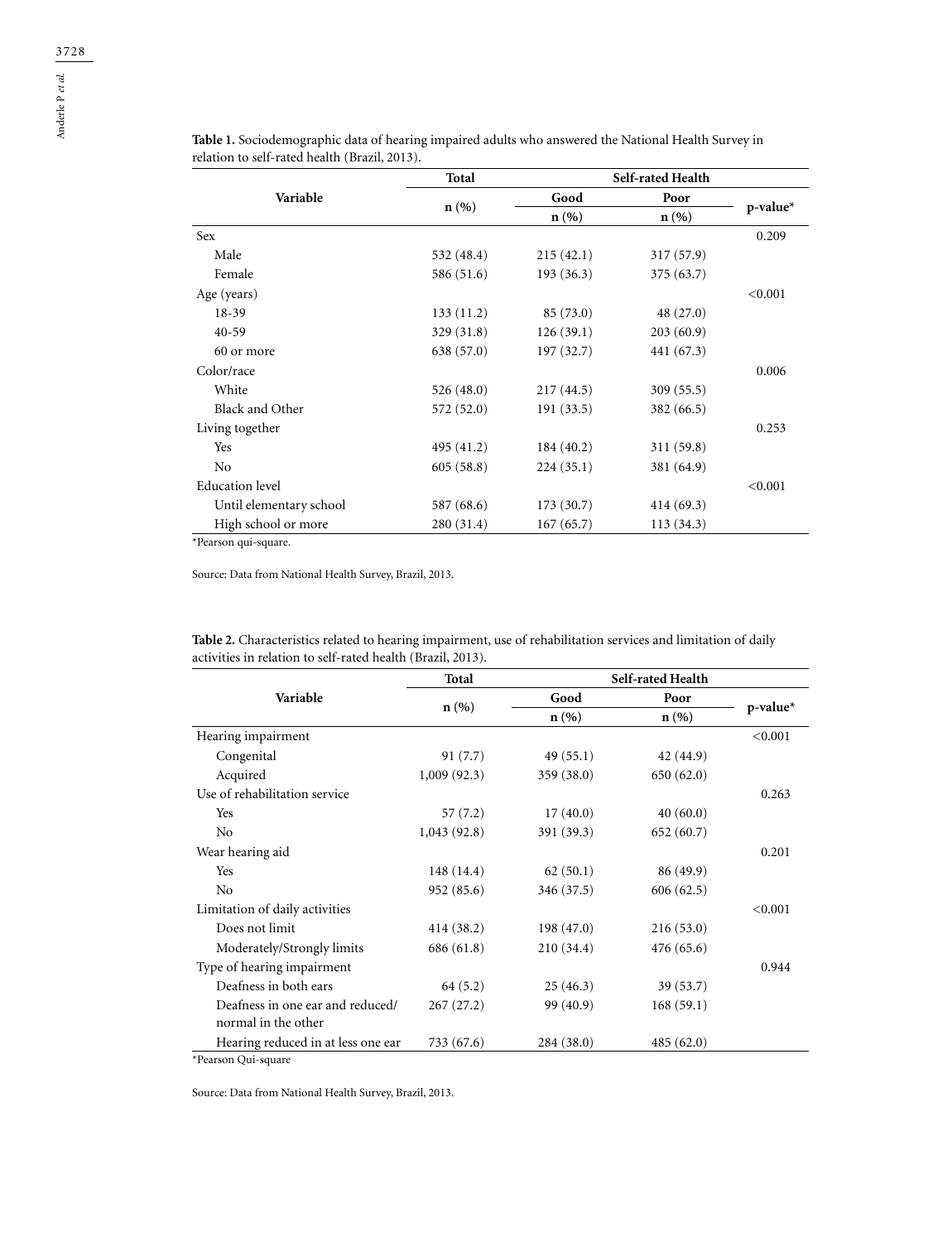limitation of daily activities (PR=1.23 CI95% 1.13-1.34). In adjusted model, wearing hearing aid was not associated with the outcome. Poor self-rated health was not related to the type of hearing impairment.

### **Discussion**

The results estimated that poor SRH is prevalent in those who have acquired hearing impairment and have limitation of daily activities. In addition, poor SRH is prevalent in sociodemographic characteristics such as aging, female sex, black or other skin color and education level until elementary school.

Self-rated health (SRH) is widely used around the world as an important indicator of mortality, morbidity and health utilization<sup>8-10</sup>, and represents a two-fold higher risk of all-cause mortality in individuals reporting poorer SRH than those reporting excellent SRH16. To verify SRH in hearing impaired adults is an important tool to assess health, planning interventions and identifying disparities, because encompasses aspects of physical, cognitive and emotional health; furthermore, it is associated with the real state of health, having room to be regarded as a reliable representation of the subjective assessments of health<sup>4,17</sup>. Measuring health status allows defining levels of comparison of socioeconomic characteristics, health risk factors, quality of life and mortality among population groups $9,18$ .

Studies indicate that hearing loss is related to mental health once when untreated it has been associated with a decrease in quality of life related to health perception<sup>4,19,20</sup>. Also, individuals who consider hearing loss a health problem presented odds four times greater of reporting poor SRH in relation to the peers who did not consider the hearing loss as a health problem<sup>7</sup>. Understanding the impact of hearing impairment on SRH becomes important both for health professionals and health managers, and for researchers in the area<sup>21</sup>. Identifying people with poor SRH through surveys helps in the process of developing strategic plans and interventions for this population, avoiding more serious consequences $22$ .

In this study, 58% of participants were 60 years or more, and poor SRH were more prevalent in this population (PR=2.17 CI95% 1.70- 2.76). Aging is associated with presbycusis which, in turn, is related to social isolation, depression and, consequently, poor SRH. Although wearing hearing aids may reduce the effects of acquired

hearing loss, Brazilian studies indicate that the process of adaptation of hearing aids is more difficult for the elderly<sup>23,24</sup>. This fact corroborates with ours results, in which 86.5% of the participants do not wear hearing aid. After adjustment, wearing hearing aid was not associated with poor SRH, however, it is important to reflect on the influence of untreated hearing loss on health perception<sup>19,20</sup>. Studies pointed that most hearing impaired patients can be successfully rehabilitated wearing appropriate hearing aids<sup>22,25</sup>.

Although the results estimate no association between type of hearing impairment and poor SRH, the limitation of daily activities related to hearing loss and the nature of hearing impairment (congenital or acquired) was significantly associated with the outcome. The condition of limitation is relevant once it directly influences the social participation of the individual. Studies indicated that individuals with acquired hearing loss are more likely to increase anxiety, depression and social isolation, when compared with individuals with congenital hearing impairment. Also, people with congenital hearing impaired or with hearing loss in the first years of life have more self-acceptance of hearing loss, serving as the basis for the willingness to deal with the limitations associated with deafness<sup>26-28</sup>. Fact that might be considered in the perception of health status.

The International Classification of Functioning, Disability and Health (ICF) establishes that activity limitation is assessed according to an accepted population standard and may lead to a mild to severe deviation, leading to negative aspects regarding the quality of daily activities. Reporting further that the use of devices may reduce limitation and assist in the functionality of individuals with disabilities<sup>29</sup>. In this study, data on limitation were obtained self-reportedly, and the participant reports how much hearing loss limits its functionality in daily activities. Our findings were that limitation caused by hearing impairment was positively associated with poorer SRH. In addition, most participants who do not use hearing aids (62.5%) reported poor SRH. We believe that the restriction of social participation caused by hearing impairment, and the absence of hearing aids, may contribute to the level of limitation and, consequently, to the worse perception of health.

In relation to socioeconomic aspects, authors have presented that the hearing impaired population are more likely to increase unemployment, disability retirement (11% of men and 16% of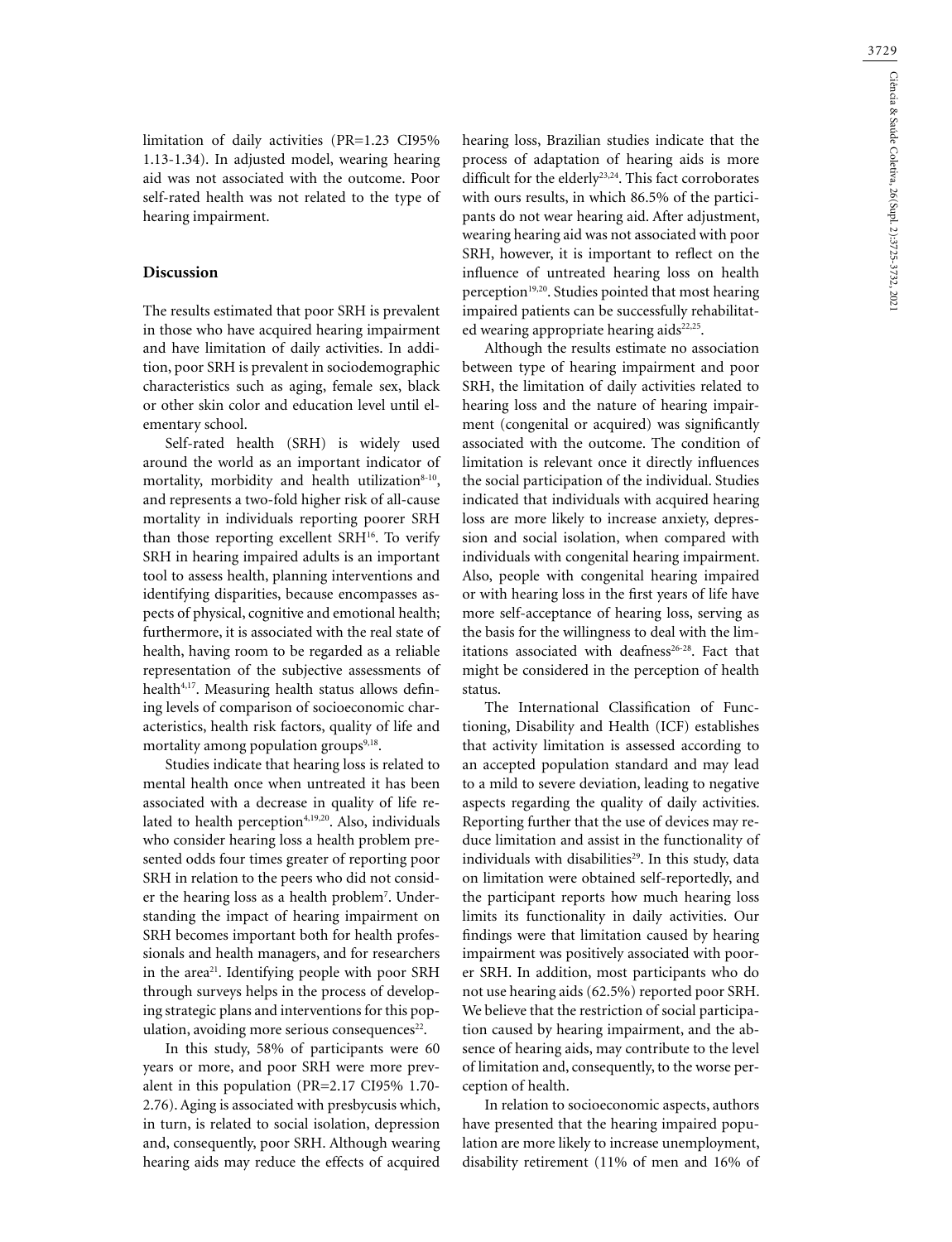| Variable                                                              | <b>Crude PR</b><br>$(95\% \text{ CI})$ | p-value | Adjusted $PR*$<br>$(95\% \text{ CI})$                | p-value |
|-----------------------------------------------------------------------|----------------------------------------|---------|------------------------------------------------------|---------|
| <b>Sex</b>                                                            |                                        |         |                                                      |         |
| Male                                                                  | $\mathbf{1}$                           |         | 1                                                    |         |
| Female                                                                | $1.10(1.02-1.18)$                      | 0.007   | $1.14(1.03-1.26)$                                    | 0.007   |
| Skin color                                                            |                                        |         |                                                      |         |
| White                                                                 | 1                                      |         | 1                                                    |         |
| Black and other                                                       |                                        |         | 1.19 $(1.11-1.29)$ < 0.001 1.07 $(0.98-1.16)$        | 0.102   |
| <b>Education</b> level                                                |                                        |         |                                                      |         |
| High school or more                                                   | 1                                      |         | 1.                                                   |         |
| Until elementary school                                               |                                        |         | $2.01(1.72-2.36)$ < $0.001$ 1.85 (1.57-2.19) < 0.001 |         |
| Hearing impairment                                                    |                                        |         |                                                      |         |
| Congenital                                                            |                                        |         | 1                                                    |         |
| Acquired                                                              |                                        |         | $1.38(1.18-1.61)$ < 0.001 $1.68(1.33-2.14)$ < 0.001  |         |
| Wear hearing aid                                                      |                                        |         |                                                      |         |
| Yes                                                                   | 1                                      |         | 1                                                    |         |
| N <sub>0</sub>                                                        | $1.25(1.06-1.47)$                      |         | $0.006$ 1.23 $(0.92-1.62)$                           | 0.146   |
| Limitation of daily activities                                        |                                        |         |                                                      |         |
| No limitation                                                         | 1                                      |         | 1                                                    |         |
| Limitation                                                            |                                        |         | $1.23(1.13-1.34)$ < 0.001 1.15 (1.06-1.26) < 0.001   |         |
| Type of hearing impairment                                            |                                        |         |                                                      |         |
| Deafness in both ears                                                 | 1                                      |         | 1                                                    |         |
| Deafness in one ear and reduced/normal in the other $1.09(0.95-1.26)$ |                                        | 0.193   | $1.01(0.92-1.10)$                                    | 0.814   |
| Hearing reduced in at less one ear                                    | $1.15(1.02-1.29)$                      | 0.016   | $0.93(0.84-1.04)$                                    | 0.220   |

**Table 3.** Crude and adjusted prevalence ratio (PR) for sociodemographic data, characteristics of hearing impairment and limitation of daily activities in relation to self-rated health (Brazil, 2013).

95%CI: Confidence Interval of 95%; PR: Prevalence Ratio. \*Adjusted for: sex, color/race, education level, hearing impairment, wear hearing aid, limitation of daily activities and type of hearing impairment.

Source: Data from National Health Survey, Brazil, 2013.

women) and sick leave in relation to the general population<sup>30</sup>. Also, hearing loss is associated with lower education level and, consequently, lower family income<sup>10,31,32</sup>. A survey conducted in Spain estimate that people with hearing impairment are 10.2% more likely to have only elementary education<sup>33</sup>. In Brazil, people who have more years of study have better socioeconomic conditions and more access to health $34$ , which might influence perception of health. In this study, 53.3% of the participants studied until elementary school and the participants with higher school level presented a lower prevalence of poor SRH.

Another important aspect that must be highlight is the disparities in health and discrimination. Our findings showed that female sex, aging, and have black or other colors of skin were positively associated with poor SRH. Discrimination is defined as the unfair treatment of groups of individuals based on socially marginalized aspects of their identity, such as race, ethnicity, culture, gender, or ability<sup>35</sup>. The hypothesis is that discrimination leads to health disparities that, in turns, have influence in SRH.

A study conducted in Canada concluded that perception of discrimination based on physical appearance and disability have an adverse impact on health<sup>36</sup>. Another study conducted with black skin people in USA presented that the participants reported greater lifetime discrimination, which was associated with higher neuroticism and lower agreeableness, both of which were associated with poor physical and mental health. The authors concluded that the color of the skin exerts an indirect effect on SRH via discrimination<sup>35</sup>. Our results intended to highlight the importance of new actions and policies against discrimination to improve SRH in these groups.

This study presenting a very relevant proposal and have a nationally representative sample; however, some limitations need to be considerate. Data collection was self-reported and may lead to information bias, the information about hearing impairment and type of hearing loss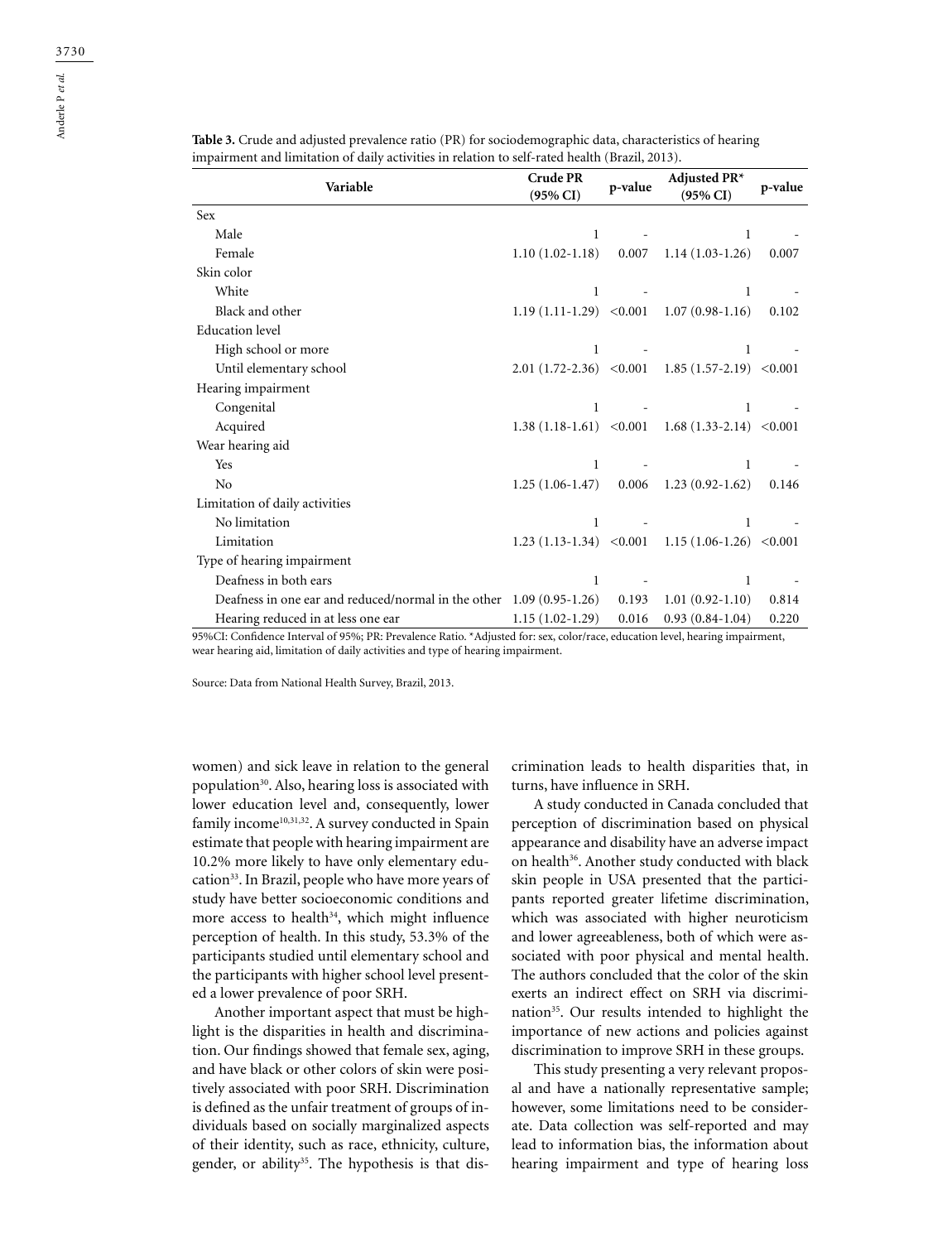were based on previously examination. The data collected do not allow us to identify details about demand for rehabilitation and inclusion of the hearing impaired. In this scenario, other studies with another approach and new surveys that detail the demands for specific actions in order to improve the self-rated health in this population are relevant.

# **Conclusion**

In hearing impaired adults, poor SRH is related to acquired hearing loss, limitation of daily activities and sociodemographic conditions, such as sex, aging, skin color and education level; evidencing that this population requires specific actions. The results evidencing that this part of the population requires actions directed towards the demands related to sensory impairment and its limitations, both in relation to social aspects, as well as to education and health.

The measure of self-rated health of hearing-impaired people can be valuable in the process of creating public policies for education and assistance aimed at inclusion and social participation, as it identifies social and health services disparities. Thus, new studies on the self-rated health of this population that verify the necessary demands are encouraged.

## **Collaborations**

P Anderle contributed to the conception and design of the study, analysis and interpretation of data, writing of the article, review and final approval of the content. RS Rech contributed to the conception and design of the study, analysis and interpretation of data, writing of the article, review and final approval of the content. A Baumgarten contributed to the conception and design of the study, analysis and interpretation of data, writing of the article, review and final approval of the content. BNG Goulart contributed to the conception and design of the study, analysis and interpretation of data, writing of the article, review and final approval of the content.

#### **References**

- 1. World Health Organization (WHO). *Relatório mundial sobre a deficiência*. Geneva: WHO; 2012.
- 2. Instituto Brasileiro de Geografia e Estatística (IBGE). *Relatório Pesquisa Nacional de Saúde* [Internet]. 2015 [cited 2019 Mar 12]. Available from: http://www.ebc. com.br/noticias/2015/08/ibge-62-da-populacao-tem -algum-tipo-de-deficiencia.
- 3. Malta DC, Stopa SR, Canuto R, Gomes NL, Mendes VLF, Goulart BNG, Moura L. Prevalência autorreferida de deficiência no Brasil, segundo a Pesquisa Nacional de Saúde, 2013. *Cien Saude Colet* 2016; 21(10):3253-3264.
- 4. Redfors YD, Olaison S, Karlsson J, Hellgren J, Möller C. Hearing-related, health-related quality of life in patients who have undergone otosclerosis surgery: A long-term follow-up study. *Int J Audiol* 2015; 54(2):63-69.
- 5. Nordvik Ø, Laugen Heggdal PO, Brännström J, Vassbotn F, Aarstad AK, Aarstad HJ. Generic quality of life in persons with hearing loss: a systematic literature review. *BMC Ear Nose Throat Disord* 2018; 18(1):1.
- 6. Van Oyen H, Tafforeau J, Demarest S. The impact of hearing disability on well-being and health. *Soz Praventivrned* 2001; 46(5):335-343.
- 7. Guia ACOM, Escarce AG, Lemos SMA. Autopercepção de saúde de usuários da Rede de Atenção à Saúde Auditiva. *Cad Saude Colet* 2018; 26(4):410-417.
- 8. Bak CK, Andersen PT, Dokkedal U. The association between social position and self-rated health in 10 deprived neighbourhoods. *BMC Public Health* 2015; 15(1):14.
- 9. Latham K, Peek CW. Self-Rated Health and Morbidity Onset Among Late Midlife U.S. Adults. *J Gerontol Ser B Psychol Sci Soc Sci* 2013; 68(1):107-116.